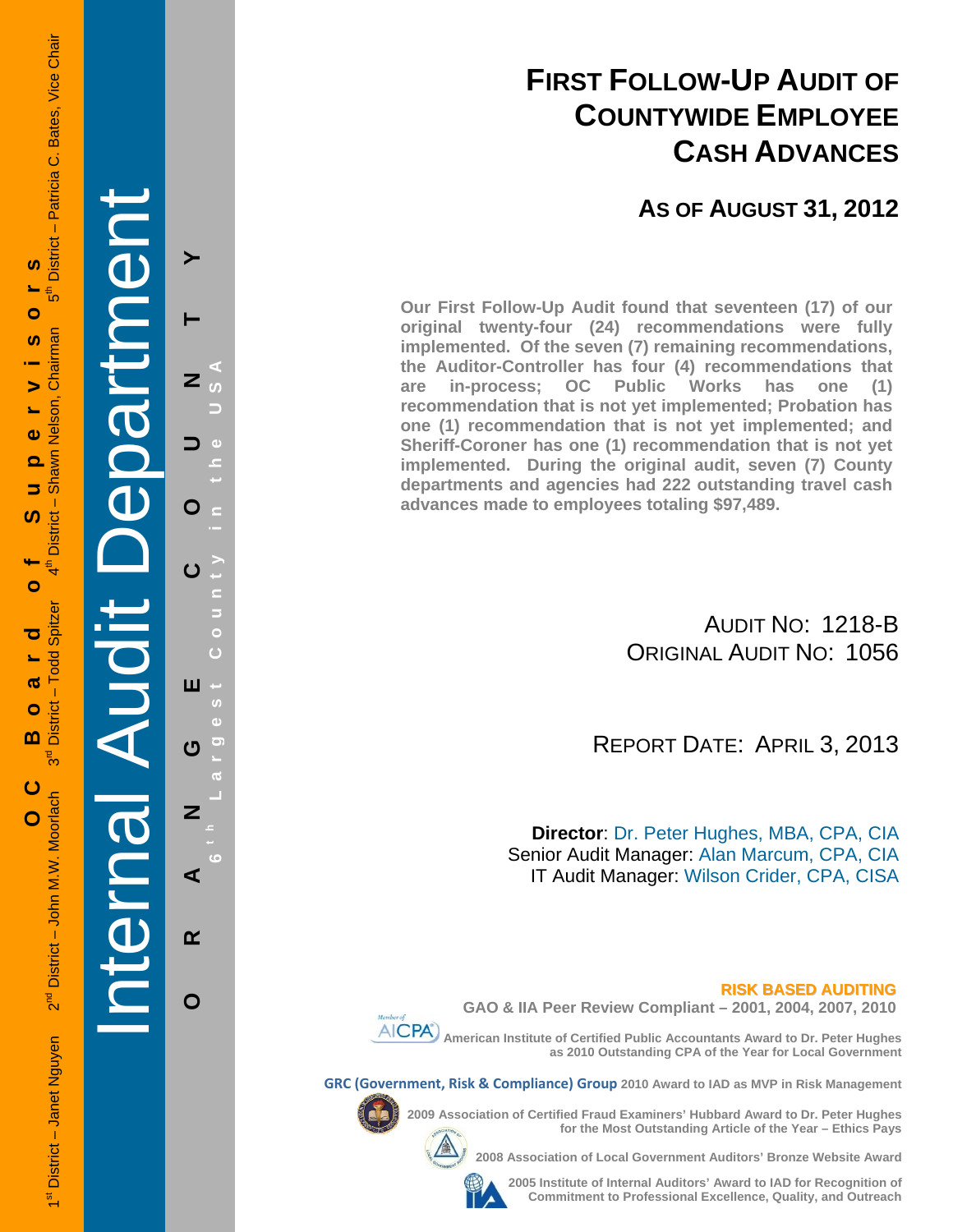Internal Audit Department

GAO & IIA Peer Review Compliant - 2001, 2004, 2007, 2010

**Providing Facts and Perspectives Countywide** 

### **RISK BASED AUDITING**

| <b>Dr. Peter Hughes</b><br><b>Director</b>     | Ph.D., MBA, CPA, CCEP, CITP, CIA, CFE, CFF, CGMA<br>Certified Compliance & Ethics Professional (CCEP)<br>Certified Information Technology Professional (CITP)<br>Certified Internal Auditor (CIA)<br>Certified Fraud Examiner (CFE)<br>Certified in Financial Forensics (CFF)<br>Certified in Financial Forensics (CFF)<br>Chartered Global Management Accountant (CGMA) |
|------------------------------------------------|--------------------------------------------------------------------------------------------------------------------------------------------------------------------------------------------------------------------------------------------------------------------------------------------------------------------------------------------------------------------------|
| E-mail:                                        | peter.hughes@iad.ocgov.com                                                                                                                                                                                                                                                                                                                                               |
| <b>Eli Littner</b><br>Deputy Director          | CPA, CIA, CFE, CFS, CISA<br>Certified Fraud Specialist (CFS)<br>Certified Information Systems Auditor (CISA)                                                                                                                                                                                                                                                             |
| <b>Michael Goodwin</b><br>Senior Audit Manager | CPA, CIA                                                                                                                                                                                                                                                                                                                                                                 |
| <b>Alan Marcum</b><br>Senior Audit Manager     | <b>MBA, CPA, CIA, CFE</b>                                                                                                                                                                                                                                                                                                                                                |

### **Hall of Finance & Records**

12 Civic Center Plaza, Room 232 Santa Ana, CA 92701

Phone: (714) 834-5475 Fax: (714) 834-2880

To access and view audit reports or obtain additional information about the OC Internal Audit Department, visit our website: www.ocgov.com/audit



**OC Fraud Hotline (714) 834-3608**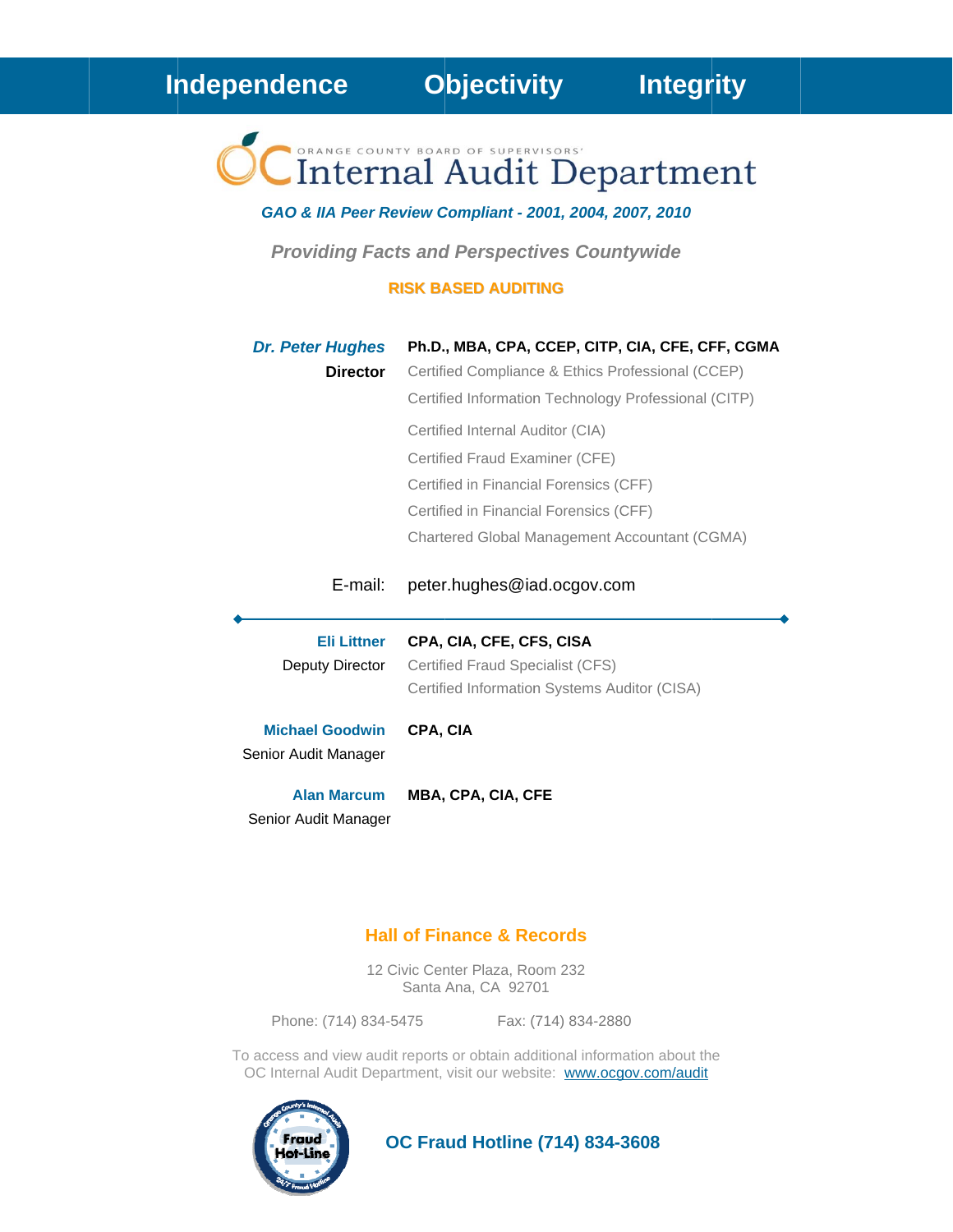## Letter from Dr. Peter Hughes, CPA





## **Transmittal Letter**

Audit No. 1218-B April 3, 2013

- TO: Members, Board of Supervisors Robert J. Franz, Interim County Executive Officer Jan Grimes, Chief Deputy Auditor-Controller County Department/Agency Heads
- **FROM:** Dr. Peter Hughes, CPA, Director Internal Audit Department
- **SUBJECT:** First Follow-Up Audit of Countywide Employee Cash Advances, Original Audit No. 1056, Issued January 27, 2012

We have completed a First Follow-Up Audit of Countywide Employee Cash Advances. Our audit was limited to reviewing, as of August 31, 2012, actions taken to implement the twenty-four (24) recommendations from our original audit. We conducted this First Follow-Up Audit in accordance with the FY 12-13 Audit Plan and Risk Assessment approved by the Audit Oversight Committee and the Board of Supervisors (BOS).

The results of our First Follow-Up Audit are discussed in the OC Internal Auditor's Report following this transmittal letter. Our First Follow-Up Audit found that seventeen (17) recommendations were fully implemented. Of the seven (7) remaining recommendations, the Auditor-Controller has four (4) recommendations that are in-process; OC Public Works has one (1) recommendation that is not yet implemented; Probation has (1) one recommendation that is not yet implemented; and Sheriff-Coroner has one (1) recommendation that is not yet implemented. As such, a Second Follow-Up Audit will be conducted approximately six months from the date of this report.

Each month I submit an Audit Status Report to the BOS where I detail any critical and significant audit findings released in reports during the prior month and the implementation status of audit recommendations as disclosed by our Follow-Up Audits. Accordingly, the results of this audit will be included in a future status report to the BOS.

Other recipients of this report are listed on the **OC** Internal Auditor's Report on page 9.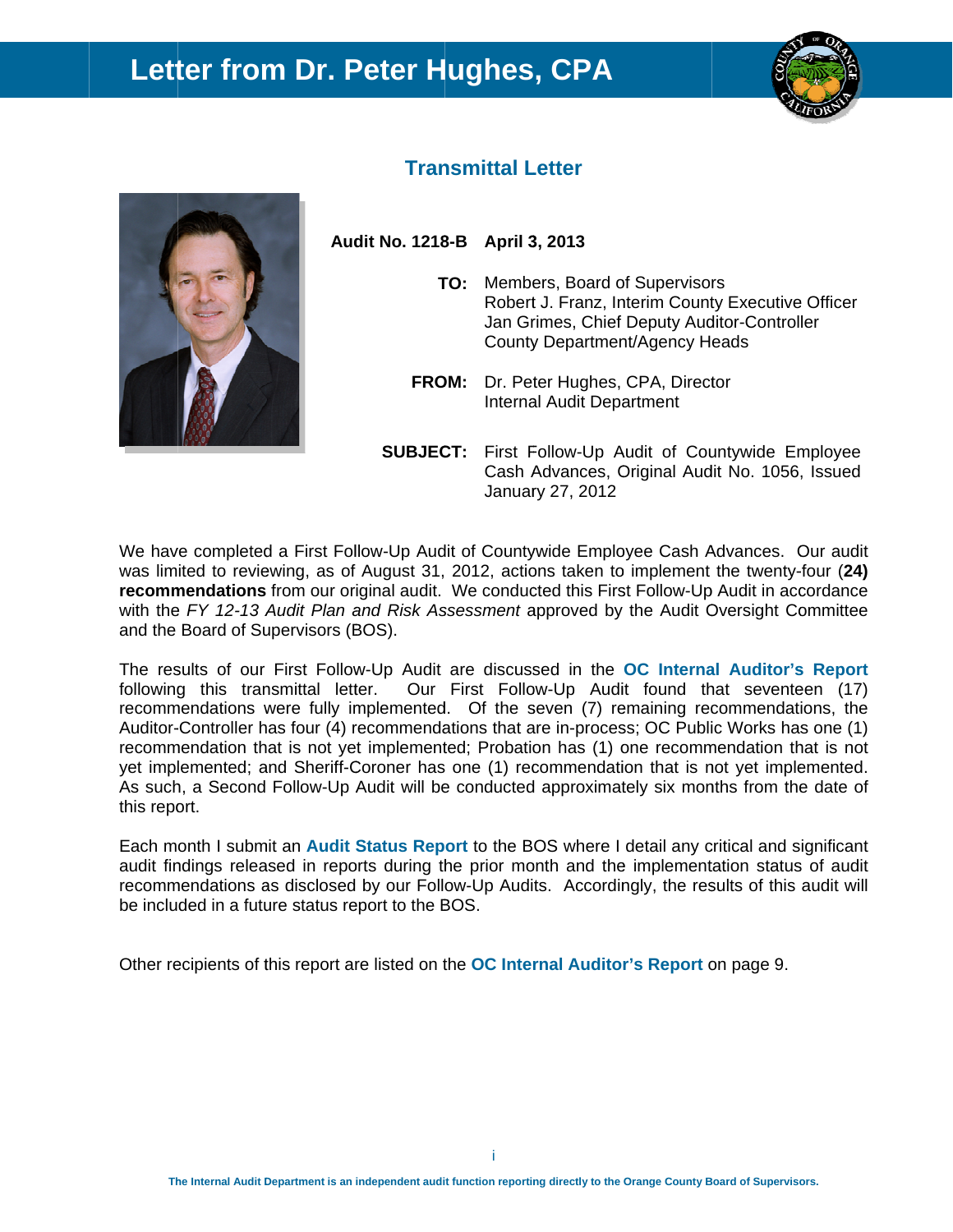## **Table of Contents**



**First Follow-Up Audit of<br>Countywide Employee Cash Advances<br>Audit No. 1218-B** 

**As of August 31, 2012** 

| <b>Transmittal Letter</b>           |  |
|-------------------------------------|--|
| <b>OC Internal Auditor's Report</b> |  |
| <b>Scope of Review</b>              |  |
| <b>Background</b>                   |  |
| <b>Results</b>                      |  |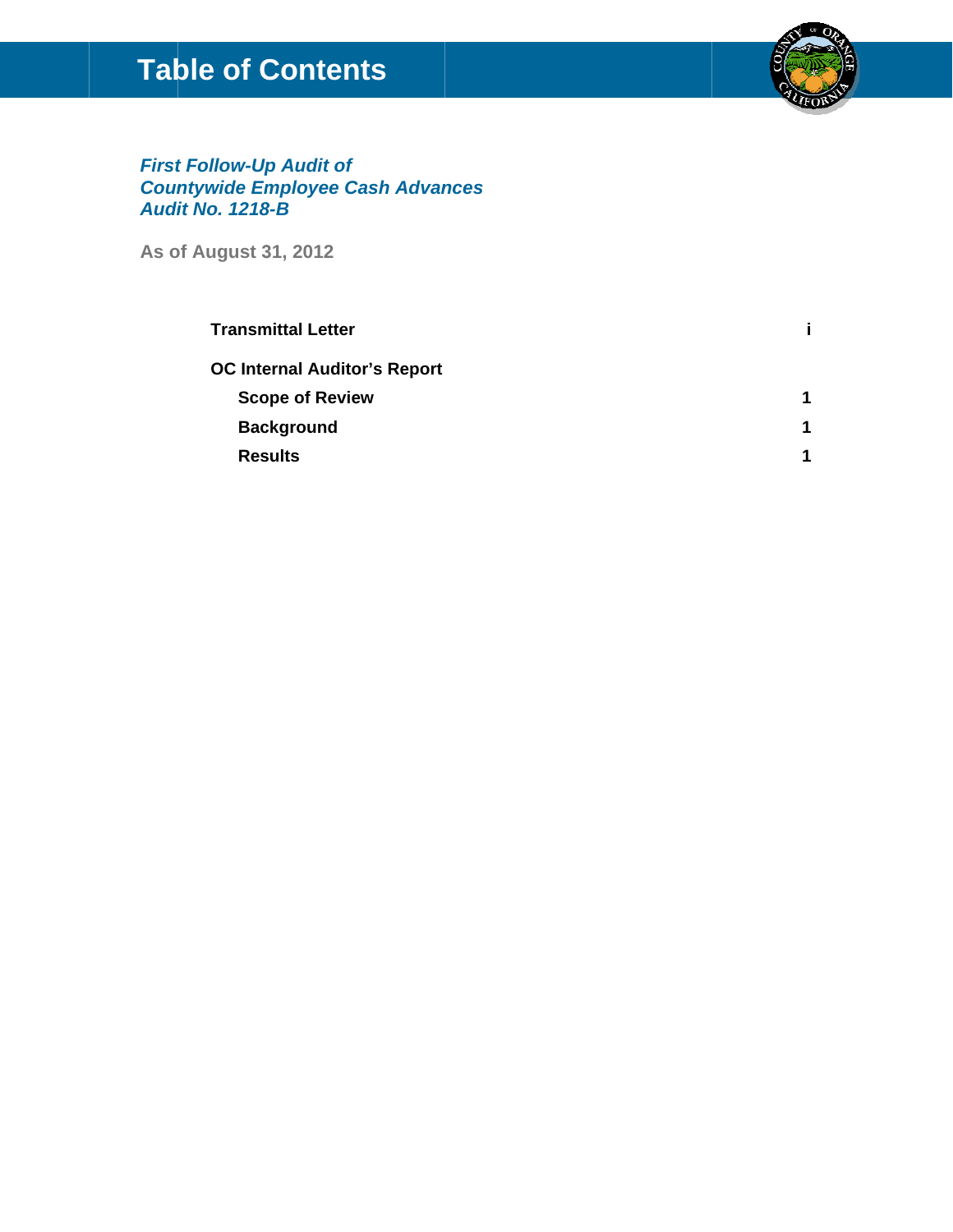### Audit No. 1218-B

April 3, 2013

| TO:   | Members, Board of Supervisors<br>Robert J. Franz, Interim County Executive Officer<br>Jan Grimes, Chief Deputy Auditor-Controller<br>County Department/Agency Heads |
|-------|---------------------------------------------------------------------------------------------------------------------------------------------------------------------|
| FROM: | Dr. Peter Hughes, CPA, Director <i>(Inte Aughes)</i><br><b>Internal Audit Department</b>                                                                            |
|       | SUBJECT: First Follow-Up Audit of Countywide Employee Cash Advances, Original Audit<br>No. 1056, Issued January 27, 2012                                            |

### **Scope of Review**

We have completed a First Follow-Up Audit of Countywide Employee Cash Advances. Our audit was limited to reviewing, as of August 31, 2012, actions taken to implement twenty-four (24) recommendations from our original audit.

### **Background**

Our original audit evaluated internal controls and processes over the claiming of employee cash advances to determine compliance with related County Accounting Manual (CAM) procedures (C-7 Revolving Cash Funds and C-1 Cash Advances - Revolving Funds), County Travel Policies, and Internal Revenue Service (IRS) Regulations. During the original audit period, seven (7) County departments and agencies had 222 outstanding travel cash advances made to employees totaling \$97,489.

### **Results**

Our First Follow-Up Audit found that seventeen (17) recommendations were fully implemented. Of the seven (7) remaining recommendations, the Auditor-Controller has four (4) recommendations that are in-process; OC Public Works has one (1) recommendation that is not yet implemented; Probation has one (1) recommendation that is not yet implemented; and Sheriff-Coroner has one (1) recommendation that is not yet implemented. Based on the First Follow-Up Audit we conducted, the following is the implementation status of the twenty-four (24) recommendations:

1. Expense Claims Not Submitted Within Five (5) Working Days - Sheriff-Coroner -Noncompliance with CAM C-1 Cash Advances - Revolving Funds Section 2.2.1 **(Significant Control Weakness)** 

We recommend that the Sheriff-Coroner ensure employees are submitting a Mileage & Other Expenses Claim Form within five (5) working days as required by CAM C-1 Section  $2.2.1.$ 

Current Status: Fully Implemented. A handout was developed which summarizes the procedures to close out travel cash advances. This handout is distributed to staff upon receiving their cash advances.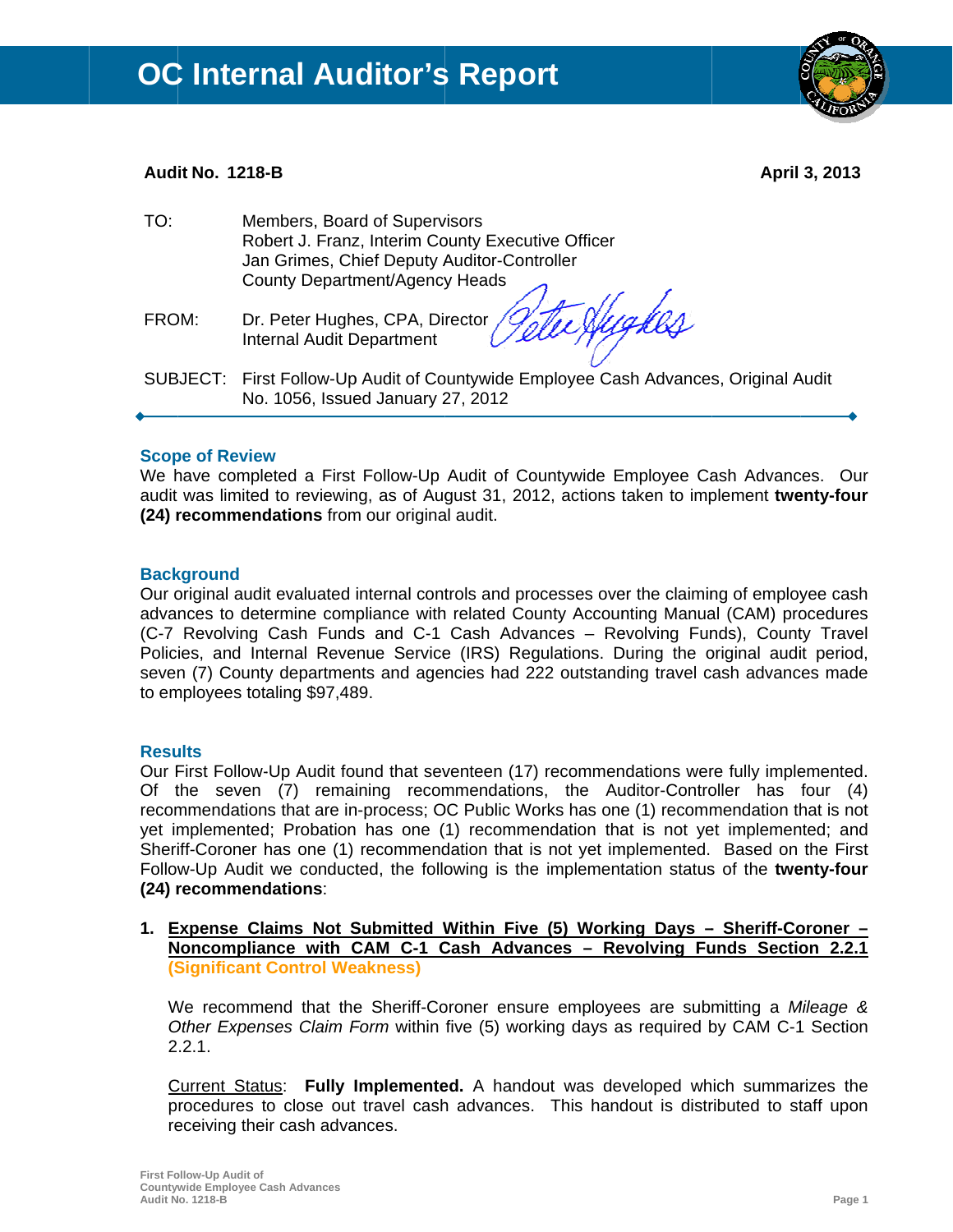# **OC Internal Auditor's Report**



For a recent Sheriff-Coroner Revolving Cash Fund/Cash Advance Reimbursement, we tested the Mileage & Other Expenses Claim Forms and determined that they were submitted within five (5) working days as required by CAM C-1 Section 2.2.1. As such, we consider this recommendation fully implemented.

### 2. Expense Claims Not Submitted Within Five (5) Working Days - Assessor -Noncompliance with CAM C-1 Cash Advances - Revolving Funds Section 2.2.1 **(Significant Control Weakness)**

We recommend that the Assessor ensure employees are submitting a Mileage & Other Expenses Claim Form within five (5) working days as required by CAM C-1 Section 2.2.1.

Current Status: Fully Implemented. An internal memo from the Assessor's office was distributed to staff on 7/16/12 regarding the requirement to turn in Mileage & Other Expenses Claim Forms within five working days after their travel.

We selected two Assessor Revolving Cash Fund/Cash Advance Reimbursement (dated 2/29/12 and 12/14/12), we tested the Mileage & Other Expenses Claim Forms and determined that they were submitted within five (5) working days as required by CAM C-1 Section 2.2.1. As such, we consider this recommendation fully implemented.

### 3. Expense Claims Not Submitted Within Five (5) Working Days - Probation Department - Noncompliance with CAM C-1 Cash Advances - Revolving Funds Section 2.2.1 **(Significant Control Weakness)**

We recommend that the Probation Department ensure employees are submitting a Mileage & Other Expenses Claim Form within five (5) working days as required by CAM C-1 Section  $2.2.1.$ 

Current Status: Not Yet Implemented. Written instructions were developed on how to fill out the Mileage & Other Expenses Claim Forms, deadline for submission and supporting documents/receipts requirements. The instructions are given to the cash advance recipients when they pick up the cash advances.

Probation Department Revolvina Fund/Cash For two recent Cash Advance Reimbursements, we tested eleven (11) Mileage & Other Expenses Claim Forms and found that seven (7) were not submitted within five (5) working days. As such, we consider this recommendation not yet implemented.

### 4. Expense Claims Not Submitted Within Five (5) Working Days - District Attorney -Noncompliance with CAM C-1 Cash Advances - Revolving Funds Section 2.2.1 **(Significant Control Weakness)**

We recommend that the District Attorney ensure employees are submitting a Mileage & Other Expenses Claim Form within five (5) working days as required by CAM C-1 Section  $2.2.1.$ 

Current Status: Fully Implemented. The District Attorney changed its current procedure effective November 1, 2011 to include sending a notification email to employees on their last day of the travel event requesting a Mileage & Other Expenses Claim Form be submitted by the 5<sup>th</sup> working day after completion of the travel event.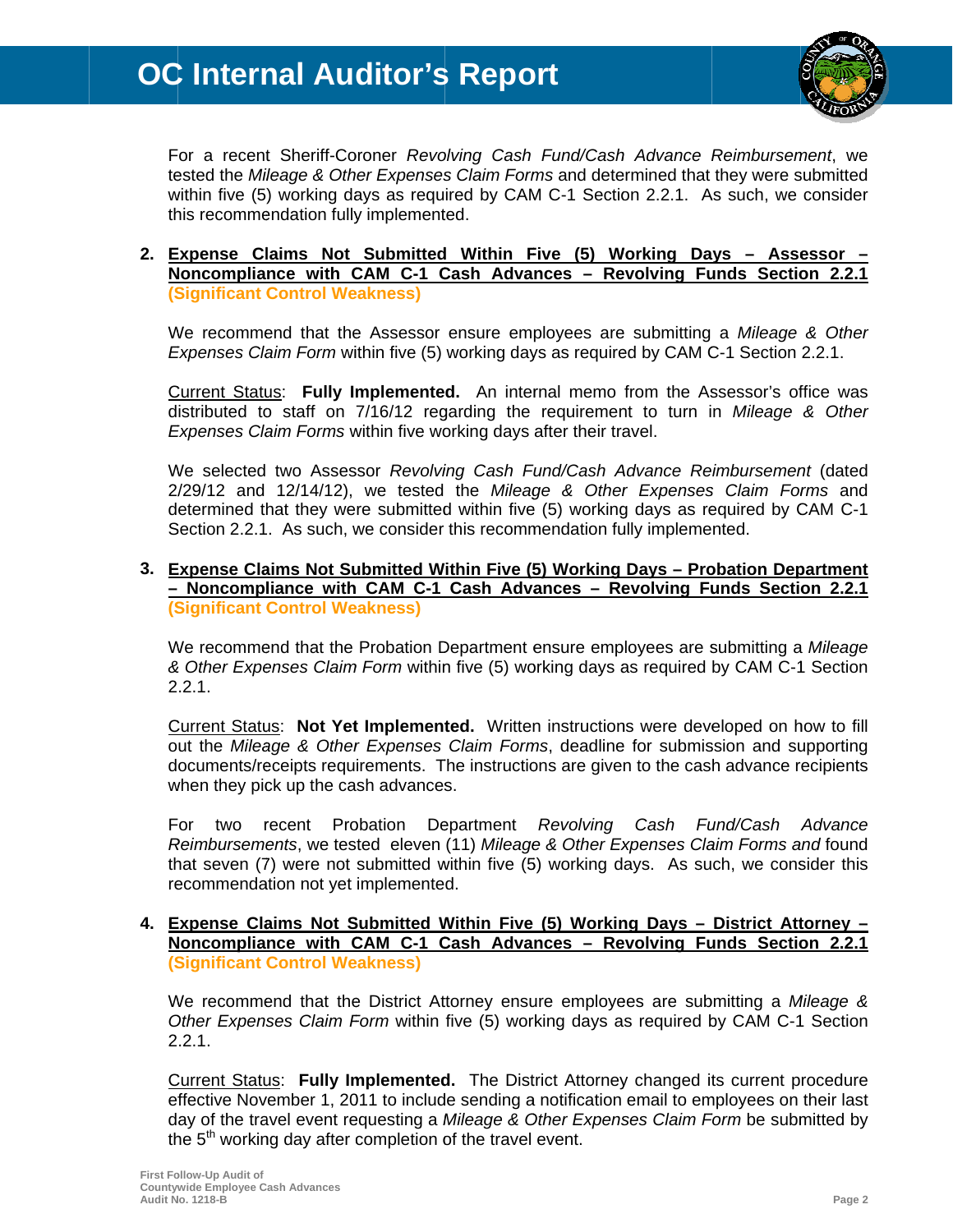

For a recent District Attorney Revolving Cash Fund/Cash Advance Reimbursement, we tested the Mileage & Other Expenses Claim Forms and determined that they were submitted within five (5) working days as required by CAM C-1 Section 2.2.1. As such, we consider this recommendation fully implemented.

5. Expense Claims Not Submitted Within 30 Days - Sheriff-Coroner - Noncompliance with CAP 017-02 County Business Travel and Reimbursement of Related Expenses Policy and BOS Resolution #05-265 Expense & Reimbursement Policy for Elected **Officials (Significant Control Weakness)** 

We recommend that the Sheriff-Coroner ensure employees are submitting a Mileage & Other Expenses Claim Form within thirty (30) days from the end of the travel event as required by CAP 017-02 Section 18.6.1.

Current Status: Fully Implemented. A reminder of the expense claim procedures was distributed to staff department wide. The Travel Unit now actively monitors the status of outstanding cash advances and contacts those individuals who have not submitted their travel claims within five (5) days of the date of return from travel.

For a recent Sheriff-Coroner Revolving Cash Fund/Cash Advance Reimbursement, we tested the Mileage & Other Expenses Claim Forms and determined that they were submitted within thirty (30) days from the end of the travel event as required by CAP 017-02 Section 18.6.1. As such, we consider this recommendation fully implemented.

### 6. Expense Claims Not Submitted Within 30 Days - Assessor - Noncompliance with CAP 017-02 County Business Travel and Reimbursement of Related Expenses Policy and BOS Resolution #05-265 Expense & Reimbursement Policy for Elected Officials **(Significant Control Weakness)**

We recommend that the Assessor submit a Mileage & Other Expenses Claim Form within thirty (30) days of the expense being incurred as required by BOS Res. #05-265 Section D.

Current Status: Fully Implemented. We tested a recent Mileage & Other Expenses Claim Forms from the elected Assessor and found it was submitted within thirty (30) days of the expense being incurred as required by BOS Res. #05-265 Section D. As such, we consider this recommendation fully implemented.

### 7. Expense Claims Not Submitted Within 30 Days - District Attorney - Noncompliance with CAP 017-02 County Business Travel and Reimbursement of Related Expenses Policy and BOS Resolution #05-265 Expense & Reimbursement Policy for Elected **Officials (Significant Control Weakness)**

We recommend that the District Attorney ensure employees are submitting a Mileage & Other Expenses Claim Form within thirty (30) days from the end of the travel event as required by CAP 017-02 Section 18.6.1.

Current Status: Fully Implemented. The District Attorney changed its current procedure effective November 1, 2011 to include sending a notification email to employees on their last day of the travel event requesting a Mileage & Other Expenses Claim Form be submitted by the 5<sup>th</sup> working day after completion of the travel event.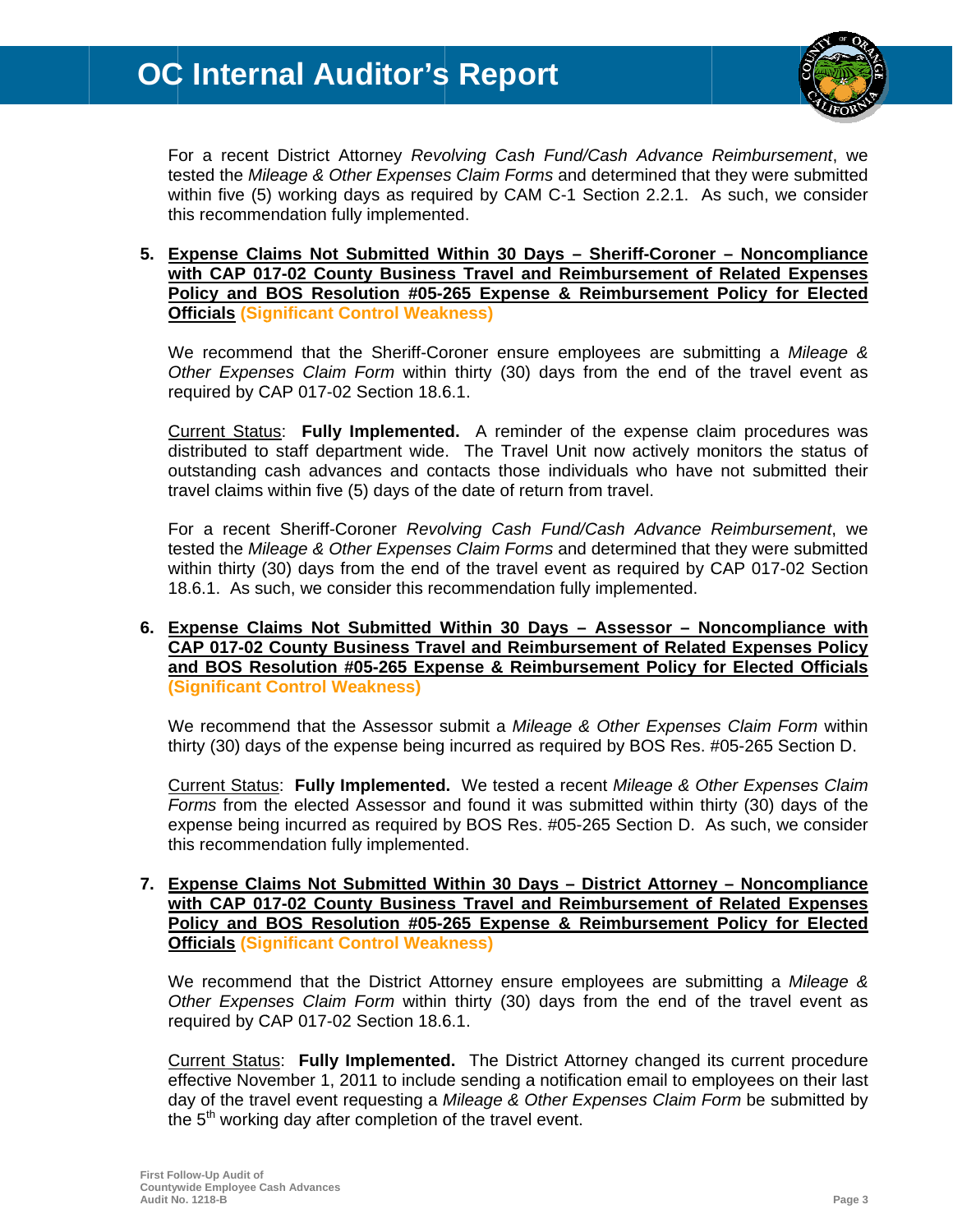

For a recent District Attorney Revolving Cash Fund/Cash Advance Reimbursement, we tested the Mileage & Other Expenses Claim Forms and determined that they were submitted within thirty (30) days from the end of the travel event as required by CAP 017-02 Section 18.6.1. As such, we consider this recommendation fully implemented.

### 8. Taxable Compensation - Sheriff-Coroner - Noncompliance with CAP 017-02 County Business Travel and Reimbursement of Related Expenses Policy and IRS Code 1.62-2 **Reimbursements and Other Expense Allowance Arrangements (Significant Control Weakness)**

We recommend that the Sheriff-Coroner ensure that, if travel expenses are not substantiated by the employee within 60 days of the completion of the travel event, the appropriate steps are taken to treat the amount as compensation to the employee subject to withholding and payment of taxes as required by IRS Code Section 1.62-2 and CAP 017-02 Section 18.6.

Current Status: **Fully Implemented.** Sheriff-Coroner has implemented policies and procedures to ensure travel expenses are substantiated by the employee within 60 days of the completion of the travel event. We tested a recent Delinguent Advances Voucher Report and noted no advances were outstanding more than fourteen (14) days. As such, we consider this recommendation fully implemented.

### 9. Taxable Compensation - Assessor - Noncompliance with CAP 017-02 County Business Travel and Reimbursement of Related Expenses Policy and IRS Code 1.62-2 **Reimbursements and Other Expense Allowance Arrangements (Significant Control Weakness)**

We recommend that the Assessor ensure that, if travel expenses are not substantiated by the employee within 60 days of the completion of the travel event, the appropriate steps are taken to treat the amount as compensation to the employee subject to withholding and payment of taxes as required by IRS Code Section 1.62-2 and CAP 017-02 Section 18.6.

Current Status: Fully Implemented. Assessor has implemented policies and procedures to ensure travel expenses are substantiated by the employee within 60 days of the completion of the travel event. We tested Mileage & Other Expenses Claim Forms submitted with the 12/14/12 Revolving Cash Fund/Cash Advance Reimbursement and noted advances were not outstanding more than sixty (60) days. As such, we consider this recommendation fully implemented.

#### 10. Disclosure & Certification of **Outstanding Advances Sheriff-Coroner** Noncompliance with CAM C-1 Cash Advances - Revolving Funds Sections 2.6 and 2.8 (Control Finding)

We recommend that Sheriff-Coroner ensure the amount of outstanding cash advances is disclosed and certified on the Revolving Cash Fund/Cash Advance Reimbursement claim envelope submitted to the Auditor-Controller Claims and Disbursing Section in accordance with CAM C-1 Sections 2.6 and 2.8 requirements.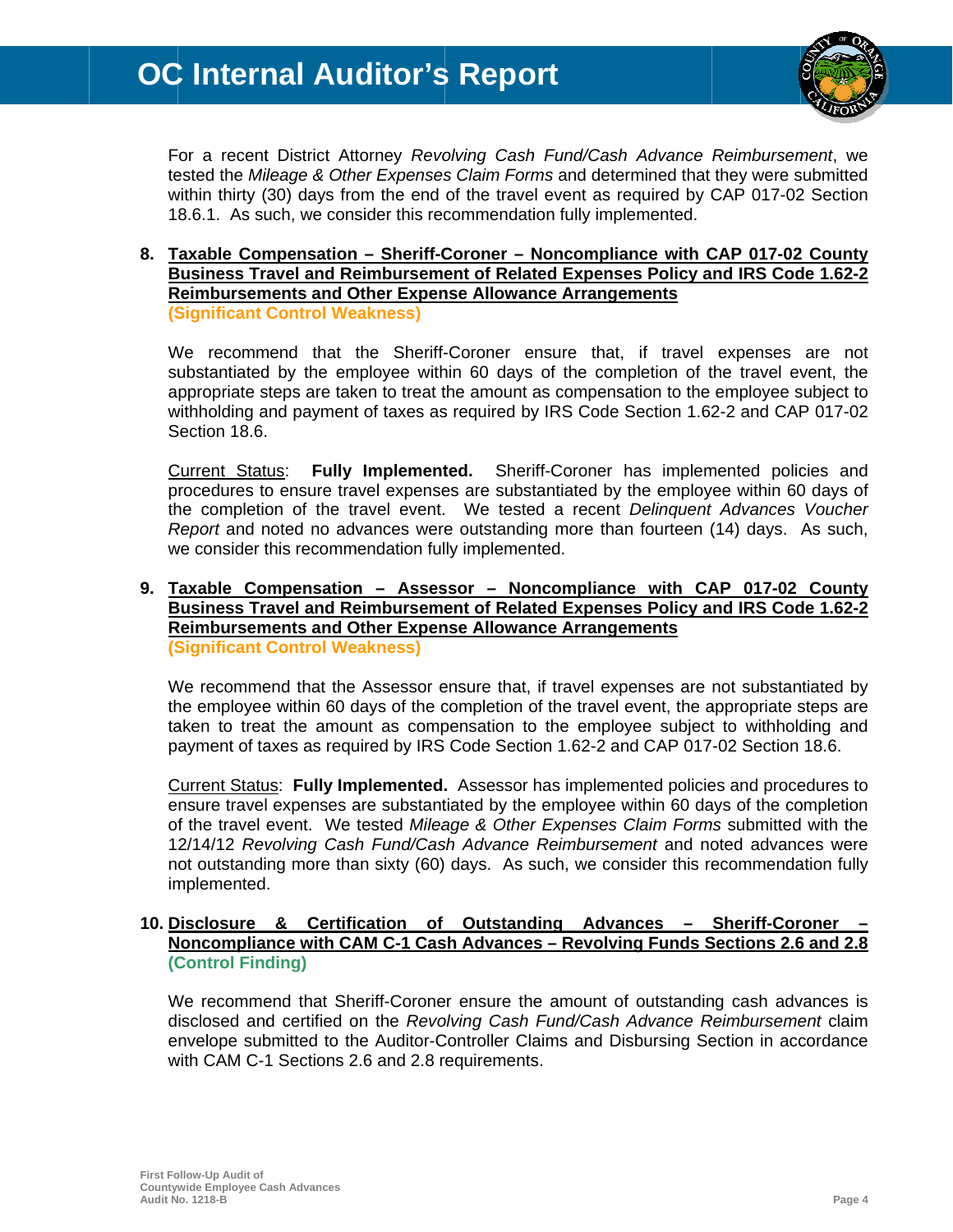

Current Status: Not Yet Implemented. We reviewed a recent Revolving Cash Fund/Cash Advance Reimbursement claim envelope prepared by Sheriff-Coroner and noted the amount of outstanding cash advances is not disclosed on the Revolving Cash Fund/Cash Advance Reimbursement claim envelope submitted to the Auditor-Controller Claims and Disbursing Section in accordance with CAM C-1 Sections 2.6 and 2.8 requirements. As such, we consider this recommendation not yet implemented.

### 11. Disclosure & Certification of Outstanding Advances - Probation Department -Noncompliance with CAM C-1 Cash Advances - Revolving Funds Sections 2.6 and 2.8 (Control Finding)

We recommend that Probation Department ensure the amount of outstanding cash advances is disclosed and certified on the Revolving Cash Fund/Cash Advance Reimbursement claim envelope submitted to the Auditor-Controller Claims and Disbursing Section in accordance with CAM C-1 Sections 2.6 and 2.8 requirements.

Current Status: Fully Implemented. For a recent Probation Revolving Cash Fund/Cash Advance Reimbursement, we determined the amount of outstanding cash advances is disclosed and certified. In addition, Auditor-Controller is in the process of revising the policy to make the completion of the various sections of the Revolving Cash Fund/Cash Advance Reimbursement form at the discretion of the department. As such, we consider this recommendation fully implemented.

### 12. Disclosure & Certification of Outstanding Advances - Assessor - Noncompliance with CAM C-1 Cash Advances - Revolving Funds Sections 2.6 and 2.8 (Control Finding)

We recommend that Assessor ensure the amount of outstanding cash advances is disclosed and certified on the Revolving Cash Fund/Cash Advance Reimbursement claim envelope submitted to the Auditor-Controller Claims and Disbursing Section in accordance with CAM C-1 Sections 2.6 and 2.8 requirements.

Current Status: Fully Implemented. For a recent Assessor Revolving Cash Fund/Cash Advance Reimbursement, we determined the amount of outstanding cash advances is disclosed and certified. In addition, Auditor-Controller is in the process of revising the policy to make the completion of these sections of the Revolving Cash Fund/Cash Advance Reimbursement form at the discretion of the department. As such, we consider this recommendation fully implemented.

### 13. Disclosure & Certification of Outstanding Advances - District Attorney Noncompliance with CAM C-1 Cash Advances - Revolving Funds Sections 2.6 and 2.8 (Control Finding)

We recommend that District Attorney ensure the amount of outstanding cash advances is disclosed and certified on the Revolving Cash Fund/Cash Advance Reimbursement claim envelope submitted to the Auditor-Controller Claims and Disbursing Section in accordance with CAM C-1 Sections 2.6 and 2.8 requirements.

Current Status: **Fully Implemented.** For a recent District Attorney Revolving Cash Fund/Cash Advance Reimbursement, we determined the amount of outstanding cash advances is disclosed and certified.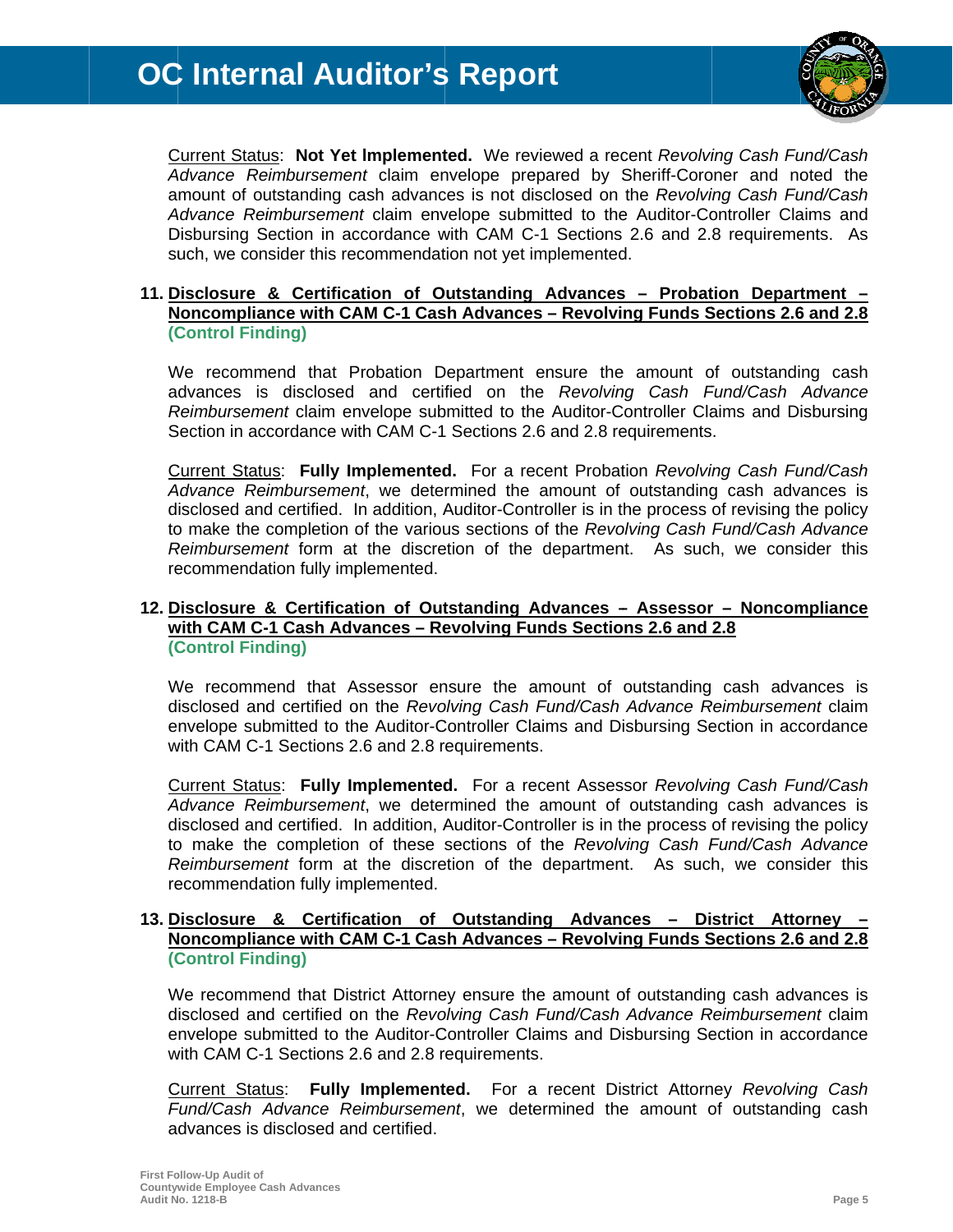

In addition, Auditor-Controller is in the process of revising the policy to make the completion of these sections of the Revolving Cash Fund/Cash Advance Reimbursement form at the discretion of the department. As such, we consider this recommendation fully implemented.

### 14. Disclosure & Certification of Outstanding Advances - OC Waste & Recycling -Noncompliance with CAM C-1 Cash Advances - Revolving Funds Sections 2.6 and 2.8 (Control Finding)

We recommend that OC Waste & Recycling ensure the amount of outstanding cash advances is disclosed and certified on the Revolving Cash Fund/Cash Advance Reimbursement claim envelope submitted to the Auditor-Controller Claims and Disbursing Section in accordance with CAM C-1 Sections 2.6 and 2.8 requirements.

Current Status: Fully Implemented. For a recent OC Waste & Recycling Revolving Cash Fund/Cash Advance Reimbursement, we determined the amount of outstanding cash advances is disclosed and certified. In addition, Auditor-Controller is in the process of revising the policy to make the completion of these sections of the Revolving Cash Fund/Cash Advance Reimbursement form at the discretion of the department. As such, we consider this recommendation fully implemented.

### 15. Disclosure & Certification of Outstanding Advances OC: Public Works Noncompliance with CAM C-1 Cash Advances - Revolving Funds Sections 2.6 and 2.8 **(Control Finding)**

We recommend that OC Public Works ensure the amount of outstanding cash advances is disclosed and certified on the Revolving Cash Fund/Cash Advance Reimbursement claim envelope submitted to the Auditor-Controller Claims and Disbursing Section in accordance with CAM C-1 Sections 2.6 and 2.8 requirements.

Current Status: Not Yet implemented. We reviewed a recent Revolving Cash Fund/Cash Advance Reimbursement claim envelope prepared by OC Public Works and noted the amount of outstanding cash advances is not disclosed on the Revolving Cash Fund/Cash Advance Reimbursement claim envelope submitted to the Auditor-Controller Claims and Disbursing Section in accordance with CAM C-1 Sections 2.6 and 2.8 requirements. As such, we consider this recommendation not yet implemented.

### 16. A-C/Claims Monitoring of Outstanding Advances (Control Finding)

We recommend that the Auditor-Controller review the Revolving Cash Fund/Cash Advance Reimbursement forms and fund reconciliation for outstanding cash advances to ensure compliance with CAM C-7/C-1, County travel policies, and IRS regulations and also consider whether the departments/agencies should provide detail supporting documentation of outstanding cash advances to facilitate A-C/Claims review.

Current Status: In-Process. The Auditor-Controller will be modifying the Revolving Cash Fund/Cash Advance Reimbursement form to include a section for the department to report outstanding cash advances 60 days overdue. Additionally, the completion of the fund reconciliation, and Total Revolving Fund Authorized Amount sections of the Revolving Cash Fund/Cash Advance Reimbursement form, will be at the discretion of the department. The CAMs procedures will be updated by April 30, 2013. As such, we consider this recommendation in-process.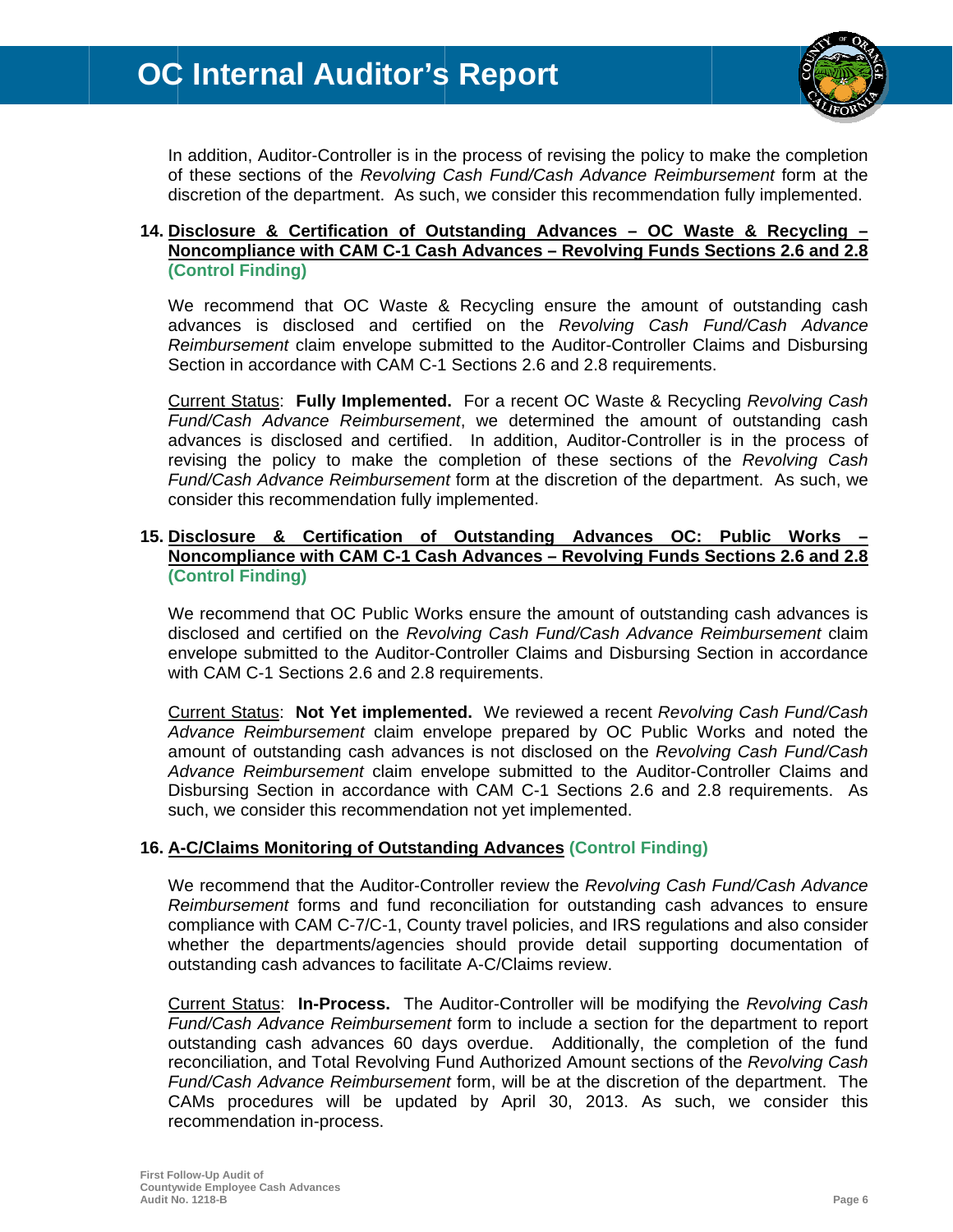

### 17. Certification of No Advances Outstanding - Sheriff-Coroner - Noncompliance with **CAM C-1 Cash Advances - Revolving Funds Section 2.6 (Significant Control Weakness)**

We recommend that Sheriff-Coroner inform the department head of cash advances outstanding for more than 30 days after completion of the travel event and ensure outstanding cash advances are being actively pursued for collection at the earliest possible time in accordance with CAM C-1 Section 2.6 requirements.

**Current Status: Fully Implemented.** Sheriff-Coroner has implemented policies and procedures to inform the department head of cash advances outstanding for more than 30 days after completion of the travel event and ensure outstanding cash advances are being actively pursued for collection at the earliest possible time in accordance with CAM C-1 Section 2.6 requirements. We reviewed a recent Delinguent Advances Voucher Report and noted no advances were outstanding more than fourteen (14) days. As such, we consider this recommendation fully implemented.

### 18. Payroll Deductions - Noncompliance with CAM C-1 Cash Advances - Revolving **Funds Section 2.1.2 (Control Finding)**

We recommend that the Auditor-Controller clarify the CAM C-1 accounting procedure to include steps for departments/agencies to follow for implementing the Section 2.1.2 provision to deduct outstanding cash advances from amounts due to the employee; i.e. payroll garnishment.

Current Status: In-Process. The Auditor-Controller has requested County Counsel to review the CAM C-1 accounting procedure. Once reviewed, the Auditor-Controller will modify CAM C-1 by April 30, 2013. As such, we consider this recommendation in-process.

### 19. Subsequent Travel Cash Advances Issued to Employees with Outstanding Cash **Advances (Control Finding)**

We recommend that the Auditor-Controller consider adding a provision to the CAM C-1 Cash Advances – Revolving Funds accounting procedure prohibiting the issuance of subsequent travel cash advances to employees with outstanding cash advance claims.

**Current Status:** In-Process. When updating the accounting procedure, the Auditor-Controller will consider adding a provision to prohibit the issuance of subsequent travel cash advances to employees with outstanding cash advance claims as part of implementing Recommendation No 20. The Auditor-Controller has requested County Counsel to review the changes. Once reviewed, the Auditor-Controller will modify CAM C-1 by April 30, 2013. As such, we consider this recommendation in-process.

### 20. Consistency of Travel Policies (Control Finding)

We recommend that the Auditor-Controller consider revising CAMs C-1 Cash Advances -Revolving Funds and C-7 Revolving Cash Fund to incorporate pertinent travel policies related to timeliness of claims submission, as noted above.

Current Status: In-Process. The Auditor-Controller will update the CAM C-1 procedures to include references to the travel policies.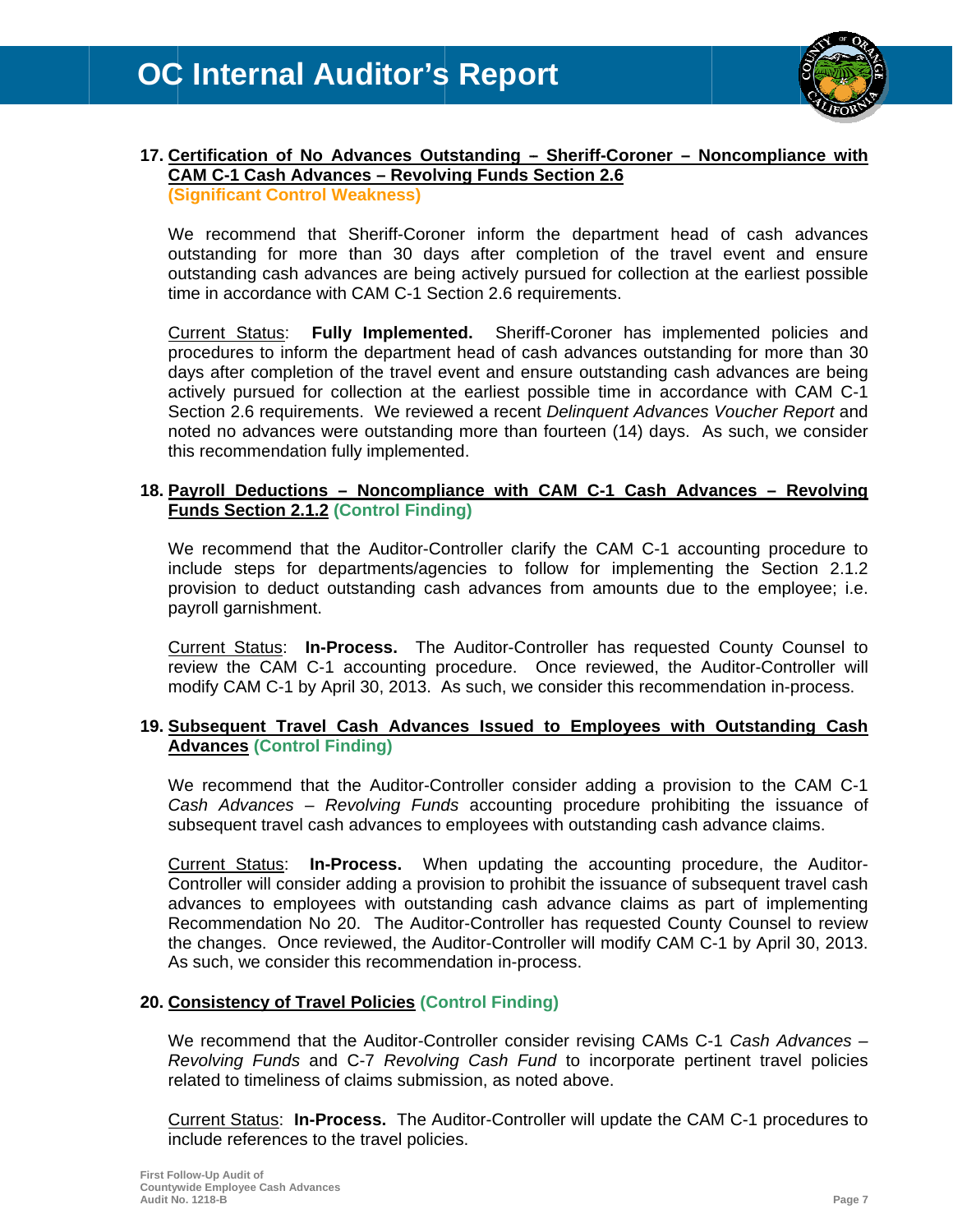

The Auditor-Controller has requested County Counsel to review the changes. Once reviewed, the Auditor-Controller will modify CAM C-1 by April 30, 2013. As such, we consider this recommendation in-process.

### 21. Cash Repayment of Unused Cash Advances – Noncompliance with CAM C-1 Cash **Advances - Revolving Funds Section 2.3 (Control Finding)**

We recommend that Sheriff-Coroner ensure repayment of unused cash advances are made in the form of a personal check as required by CAM C-1 Section 2.3 or consult with Auditor-Controller to determine alternative acceptable procedures.

Current Status: Fully Implemented. Sheriff-Coroner discussed this procedure with Auditor-Controller and determined that cash payments will be allowed for repayment of unused cash advances. The Auditor-Controller will update the CAM C-1 procedures to reflect this. As such, we consider this recommendation fully implemented.

### 22. Revolving Fund Custodian Was Not Completing the Cash Advance Request Form -Noncompliance with CAM C-1 Cash Advances - Revolving Funds Section 2.4 (Control Finding)

We recommend that Sheriff-Coroner ensure the revolving fund custodian immediately documents the receipt of Mileage and Other Expenses Claim Forms and the receipt and amount of repayment of unused cash advances on the Cash Advance Request form as required by CAM C-1 Section 2.4.

Current Status: Fully Implemented. Sheriff-Coroner has implemented policies and procedures to ensure the fund custodian documents the receipt of claim forms and the receipt and amount of repayment of unused cash advances on the Cash Advance Request form as required by CAM C-1 Section 2.4. We reviewed recent Cash Advance Request forms and noted they were signed and dated. As such, we consider this recommendation fully implemented.

### 23. Untimely Deposits – Noncompliance with CAM C-1 Cash Advances – Revolving Funds **Section 2.4 (Control Finding)**

We recommend that Sheriff-Coroner ensure the revolving fund custodian immediately verifies and documents the receipt of repayments of unused cash advances and deposits the repayments to the bank account in a timely manner as required by CAM C-1 Section  $2.4.$ 

Current Status: Fully Implemented. Sheriff-Coroner has implemented policies and procedures to ensure that all travel claims involving the repayment of unused cash advances are verified immediately upon receipt and the funds are promptly deposited in the bank as required by CAM C-1 Section 2.4. We reviewed recent Cash Advance Request forms and noted they documented the receipt of repayments. As such, we consider this recommendation fully implemented.